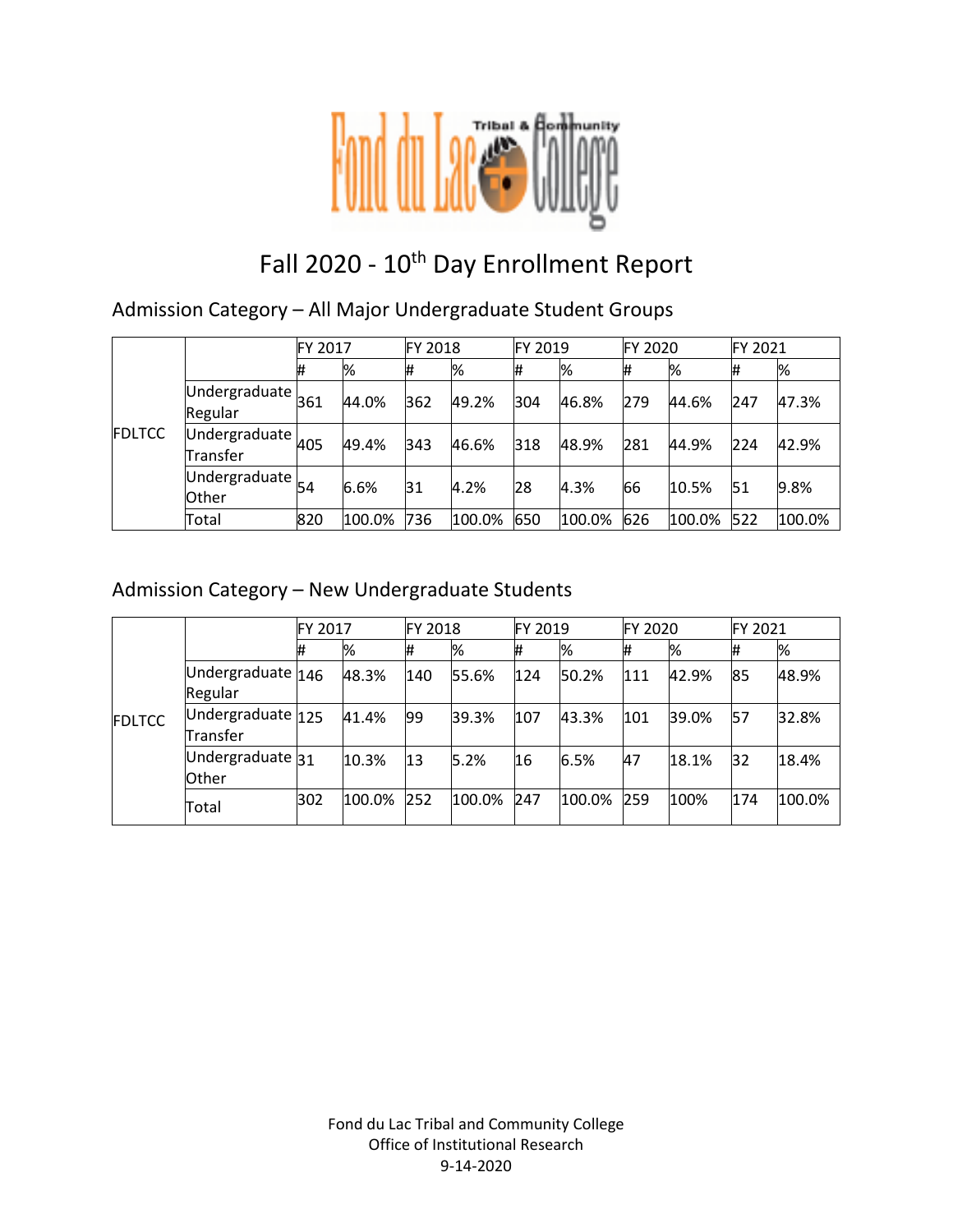|               |                               | <b>FY 2017</b> |        | <b>FY 2018</b> |        | FY 2019 |        | FY 2020 |        | FY 2021 |        |
|---------------|-------------------------------|----------------|--------|----------------|--------|---------|--------|---------|--------|---------|--------|
| <b>FDLTCC</b> |                               | #              | %      |                | %      | #       | %      | #       | %      |         | %      |
|               | Undergraduate 215<br>Regular  |                | 41.5%  | 222            | 45.9%  | 180     | 44.7%  | 168     | 45.8%  | 162     | 46.7%  |
|               | Undergraduate 280<br>Transfer |                | 54.1%  | 244            | 50.4%  | 211     | 52.4%  | 180     | 49.0%  | 167     | 48.1%  |
|               | Undergraduate 23<br>Other     |                | 4.4%   | 18             | 3.7%   | 12      | 3.0%   | 19      | 5.2%   | 18      | 5.2%   |
|               | Total                         | 518            | 100.0% | 484            | 100.0% | 403     | 100.0% | 367     | 100.0% | 347     | 100.0% |

# Admission Category – Returning Undergraduate Students

# Race and Ethnicity – Undergraduate Students

|               |                                              | FY 2017 |        | FY 2018 |                | FY 2019 |        | FY 2020 |        | FY 2021 |        |
|---------------|----------------------------------------------|---------|--------|---------|----------------|---------|--------|---------|--------|---------|--------|
| <b>FDLTCC</b> |                                              | #       | %      | #       | %              | #       | %      | #       | %      | #       | %      |
|               | American<br>Indian or<br>Alaskan Native      | 132     | 16.1%  | 142     | 19.3%          | 104     | 16.0%  | 117     | 18.7%  | 113     | 21.6%  |
|               | Nonresident<br>Alien                         |         |        |         | $\overline{a}$ |         |        | 1       | 0.2%   |         |        |
|               | Asian                                        | 7       | 0.9%   | 7       | 1.0%           | 6       | 0.9%   | 6       | 1.0%   | 4       | 0.8%   |
|               | <b>Native</b><br>Hawaiian or<br>Other People |         |        | D       | 0.3%           | 2       | 0.3%   |         |        |         |        |
|               | Black or African <sub>69</sub><br>American   |         | 8.4%   | 51      | 6.9%           | 64      | 9.8%   | 69      | 11.0%  | 40      | 7.7%   |
|               | Hispanic of<br>Any Race                      | 24      | 2.9%   | 24      | 3.3%           | 31      | 4.8%   | 25      | 4.0%   | 13      | 2.5%   |
|               | White                                        | 500     | 61.0%  | 428     | 58.2%          | 370     | 56.9%  | 354     | 56.5%  | 304     | 58.2%  |
|               | Two or More<br>Races                         | 83      | 10.1%  | 80      | 10.9%          | 73      | 11.2%  | 51      | 8.1%   | 44      | 8.4%   |
|               | Unknown Race 5<br>and Ethnicity              |         | 0.6%   | 2       | 0.3%           |         |        | lз      | 0.5%   | 4       | 0.8%   |
|               | Total                                        | 820     | 100.0% | 736     | 100.0%         | 650     | 100.0% | 626     | 100.0% | 522     | 100.0% |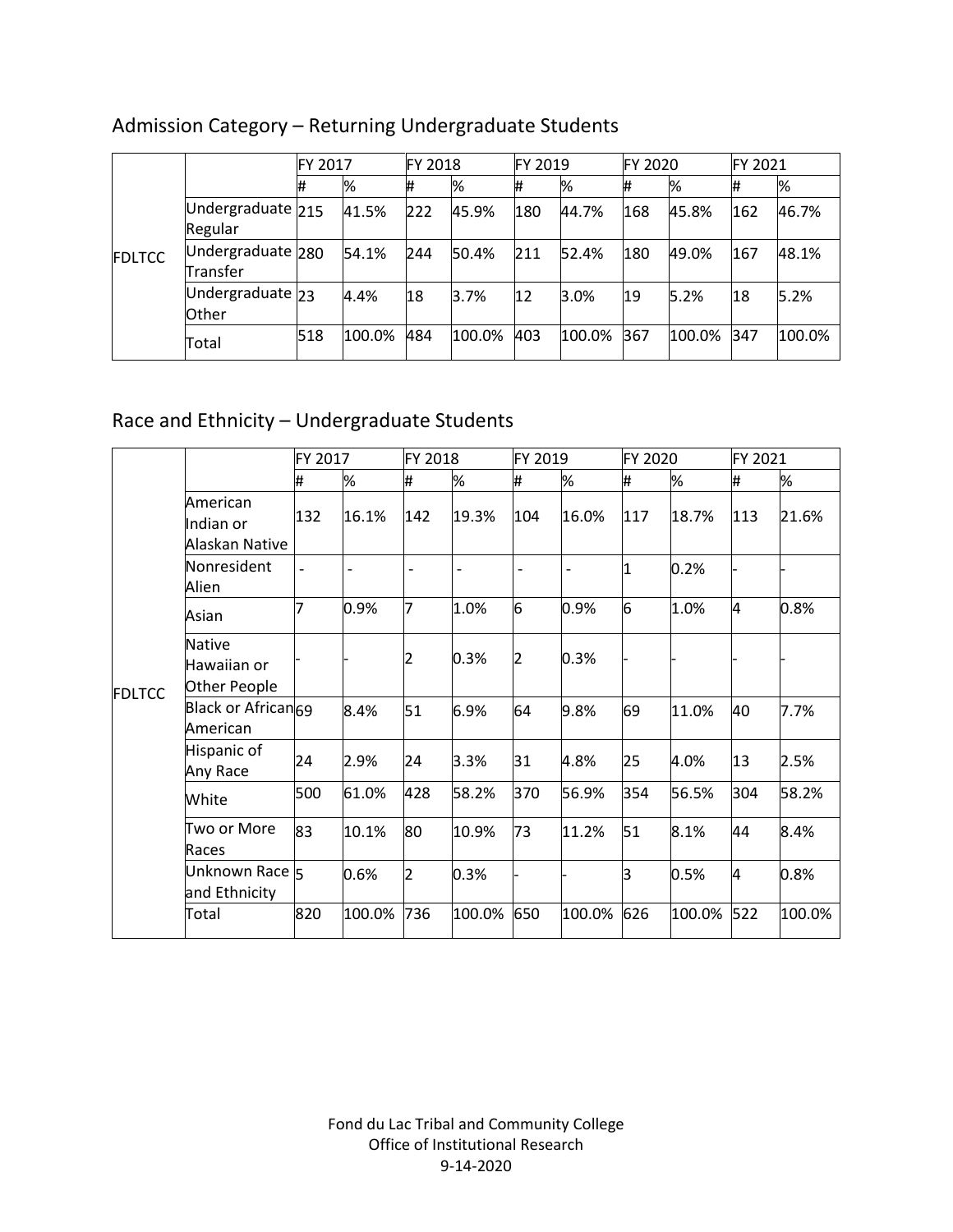|               |                | <b>FY 2017</b> |           | FY 2018 |           | FY 2019                                                                    |           | <b>FY 2020</b> |           | FY 2021 |        |
|---------------|----------------|----------------|-----------|---------|-----------|----------------------------------------------------------------------------|-----------|----------------|-----------|---------|--------|
| <b>FDLTCC</b> |                | Ħ,             | %         | ₩       | %         | ₩                                                                          | %         | #              | l%        | #       | %      |
|               | Yes            | 631            | 77.0%     | 594     | 80.7%     | 510                                                                        | 78.5%     | 472            | 75.4%     | 400     | 76.6%  |
|               | No.            | 126            | 15.4%     | 91      | 12.4%     | 81                                                                         | 12.5%     | 86             | 13.7%     | 71      | 13.6%  |
|               | Unknown 63     |                | 7.7%      | 51      | 6.9%      | 59                                                                         | 9.1%      | 68             | 10.9% 51  |         | 9.8%   |
|               | Total          | 820            | 100.0%736 |         | 100.0%650 |                                                                            | 100.0%626 |                | 100.0%522 |         | 100.0% |
|               | Yes            | 84,336         | 58.1%     | 82,039  | 58.5%     | 78,775                                                                     | 58.2%     | 74,430         | 58.0%     | 68,200  | 56.4%  |
| Minn. State   | No             | 34,046         | 23.4%     | 31,768  | 22.7%     | 30,416                                                                     | 22.5%     | 29,485         | 22.7%     | 27,295  | 22.6%  |
| System        | Unknown 26,851 |                | 18.5%     | 26,388  |           | 18.8% 26,197                                                               | 19.3%     | 26,106         | 19.3%     | 25,401  | 21.0%  |
|               | Total          |                |           |         |           | 145,233 100.0% 140,195 100.0% 135,388 100.0% 130,021 100.0% 120,896 100.0% |           |                |           |         |        |

### Underrepresented – Undergraduate Students

# Student Load – Full/Part Time Undergraduate Students

|        |                         | <b>FY 2017</b> |            | <b>FY 2018</b> |            | FY 2019 |            | FY 2020 |            | FY 2021                                                                             |        |
|--------|-------------------------|----------------|------------|----------------|------------|---------|------------|---------|------------|-------------------------------------------------------------------------------------|--------|
|        |                         | #              | ℅          | #              | %          | #       | %          | #       | ℅          | #                                                                                   | %      |
|        | <b>FDLTCC Full Time</b> | 466            | 56.8%      | 436            | 59.2%      | 392     | 60.3%      | 364     | 58.1%      | 259                                                                                 | 49.6%  |
|        | <b>Part Time</b>        | 354            | 43.2%      | 300            | 40.8%      | 258     | 39.7%      | 262     | 41.9%      | 263                                                                                 | 50.4%  |
|        | Total                   | 820            | 100.0% 736 |                | 100.0% 650 |         | 100.0% 626 |         | 100.0% 522 |                                                                                     | 100.0% |
| Minn.  | <b>Full Time</b>        | 82,299         | 56.7%      | 79,868         | 57.0%      | 77,312  | 57.1%      | 74.096  | 57.0%      | 67,626                                                                              | 55.9%  |
| State  | <b>Part Time</b>        | 62,934         | 43.3%      | 60,327         | 43.0%      | 58,076  | 42.9%      | 55,925  | 43.0%      | 53,270                                                                              | 44.1%  |
| System | Total                   |                |            |                |            |         |            |         |            | 145,233  100.0%  140,195  100.0%  135,388  100.0%  130,021  100.0%  120,896  100.0% |        |

*\*\*\*All data are from the fall 10th Day Minn. State Enrollment Analytic Tool\*\*\**